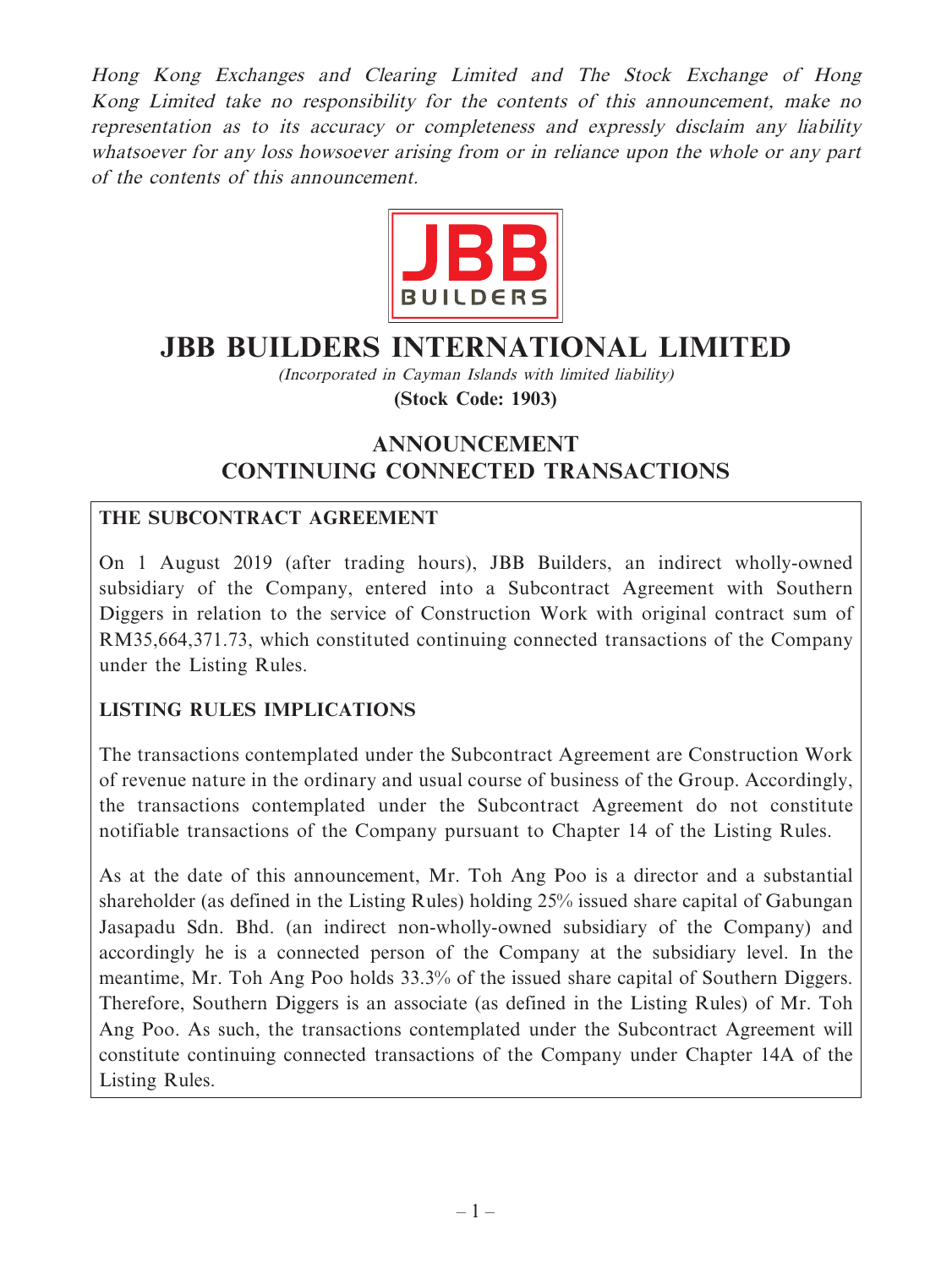As the Board has approved the Subcontract Agreement and the transactions contemplated thereunder and all the independent non-executive Directors have confirmed that the Subcontract Agreement was entered into in the ordinary and usual course of business; and the terms thereof are fair and reasonable and on normal commercial terms or better and in the interests of the Company and the Shareholders as a whole, the transactions contemplated under the Subcontract Agreement are exempted from the circular, independent financial advice and independent Shareholders' approval requirements but are subject to the reporting, annual review and announcement requirements by virtue of Rule 14A.101 of the Listing Rules.

#### **THE SUBCONTRACT AGREEMENT**

On 1 August 2019 (after trading hours), JBB Builders and Southern Diggers entered into a Subcontract Agreement with the principal terms disclosed as below:

| Date:                   | 1 August 2019                                                                                                                                                                                                                                                                                                                                                                                                                                                                                                                                                                                                                                                                                                                                                                                                                                                     |
|-------------------------|-------------------------------------------------------------------------------------------------------------------------------------------------------------------------------------------------------------------------------------------------------------------------------------------------------------------------------------------------------------------------------------------------------------------------------------------------------------------------------------------------------------------------------------------------------------------------------------------------------------------------------------------------------------------------------------------------------------------------------------------------------------------------------------------------------------------------------------------------------------------|
| Main subcontractor:     | <b>JBB</b> Builders                                                                                                                                                                                                                                                                                                                                                                                                                                                                                                                                                                                                                                                                                                                                                                                                                                               |
| Subcontractor:          | Southern Diggers                                                                                                                                                                                                                                                                                                                                                                                                                                                                                                                                                                                                                                                                                                                                                                                                                                                  |
| Nature of transactions: | Pursuant to the Subcontract Agreement, Southern Diggers will<br>provide the service of Construction Work.                                                                                                                                                                                                                                                                                                                                                                                                                                                                                                                                                                                                                                                                                                                                                         |
| Period:                 | The Construction Work contemplated under the Subcontract<br>Agreement are expected to be commenced from August 2019<br>and is expected to be completed in December 2020 with a<br>defects liability period of 365 days from date of completion,<br>during which Southern Diggers is responsible to rectify all works<br>defects identified by JBB Builders or its customer.                                                                                                                                                                                                                                                                                                                                                                                                                                                                                       |
| Payment terms:          | (1) Southern Diggers shall submit the progress claim with<br>details list or schedule of work done on the amount of<br>works completed on the 20th day of each month. Upon<br>review by JBB Builders and agreement with both parties,<br>JBB Builders will then issue an interim payment certificate<br>to Southern Diggers and pay Southern Diggers an amount<br>by cash or cash equivalents representing at least 90% of the<br>approved completed works in that month (subject to the<br>limit of retention money) within 30 days after the issuance<br>of the tax invoice. Immediately before the issuance of<br>certificate of practical completion of the work, JBB Builders<br>shall pay Southern Diggers an amount by cash or cash<br>equivalents which, together with the amounts already paid,<br>shall represent 95% of the total contract amount; and |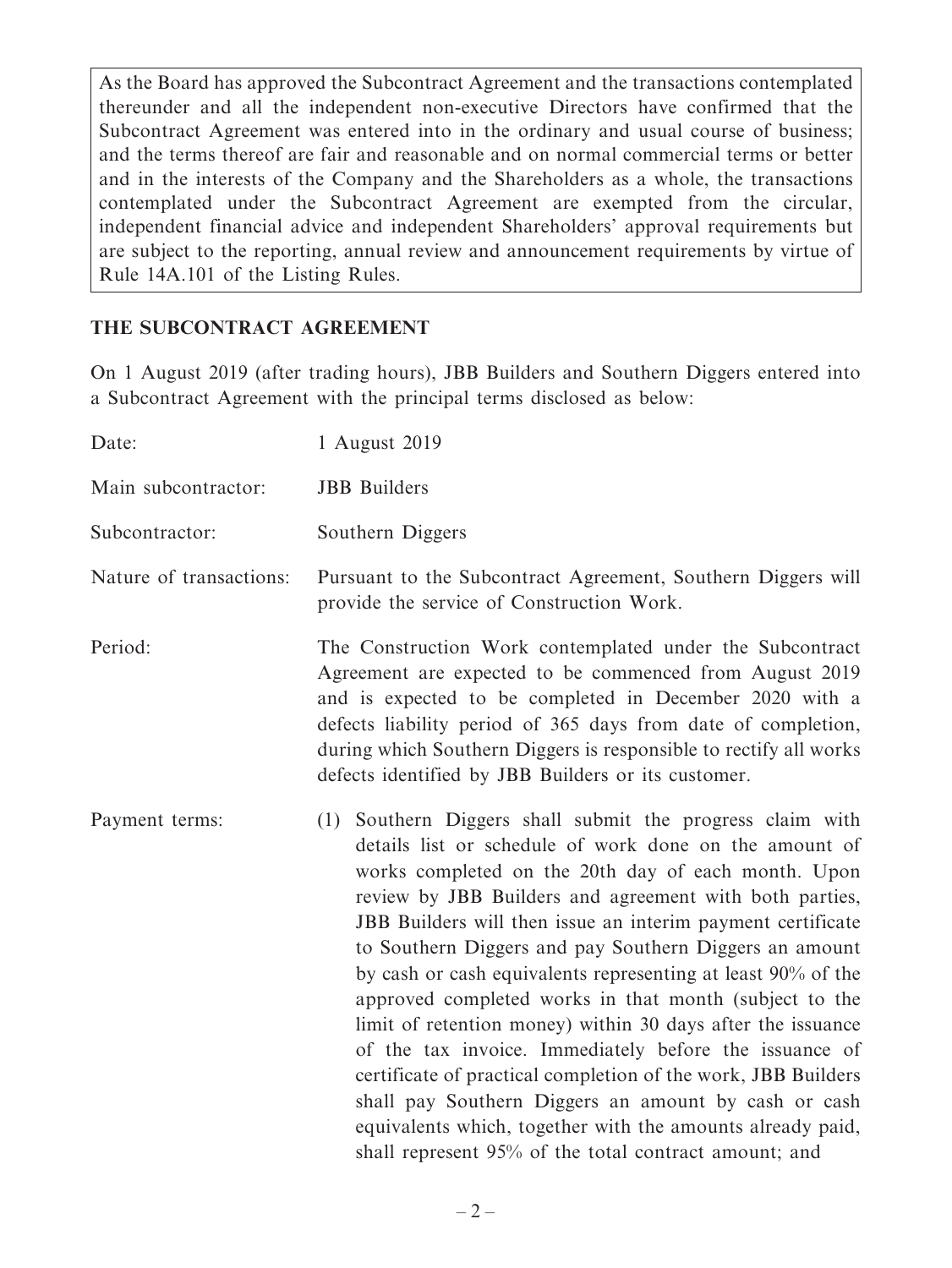(2) The remaining 5% of the total contract amount will be retained by JBB Builders with 2.5% will be paid by cash or cash equivalents to Southern Diggers upon the issuance of the certificate of practical completion and the remaining 2.5% will be paid by cash or cash equivalents upon the expiry of the defects liability period.

#### **PRICING**

The contract sum is determined (i) through the tendering process according to the Group's policy in selection of subcontractors by obtaining at least two quotations from independent third parties to ensure that the transactions will be on normal commercial terms and are fair and reasonable with reference to the terms offered by independent third parties; and (ii) taking into account the profit the Group made in the construction project. The Directors consider that the terms in the Subcontract Agreement have been arrived at after an arm's length negotiation, and are on normal commercial terms or on terms no less favorable to the Group than terms available to or from (as appropriate) independent third parties of the Group.

#### **ANNUAL CAPS AND BASIS OF DETERMINATION**

The annual caps in respect of the transactions contemplated under the Subcontract Agreement are RM39.6 million and RM28.7 million for the year ending 30 June 2020 and year ending 30 June 2021, respectively.

The annual caps are made with reference to (i) the original contract sum of RM35,664,371.73; (ii) anticipated progress of work and anticipated completion dates of the Subcontract Agreement (with buffer for completing the relevant work 2 months before or 5 months after the anticipated completion dates, whichever the higher). The buffer of 5 months after the anticipated completion dates is determined with reference to the average difference of the original expected completion date and the final or latest expected completion date of the historical relevant building and infrastructure contracts; and (iii) anticipated variation orders based on approximately 21% of the original contract sum of the Subcontract Agreement, allocated in accordance with the anticipated progress of work, which serves as a general buffer. Such buffer of 21% of the original contract sum is determined with reference to the average actual variation orders of the historical relevant building and infrastructure contracts, which is around 16% of the original contract sum and additional 5% buffer considering the project owner is a new customer of the Group and the project is related to upgrading interchange at highway which pose uncertainty on the variation orders to be incurred.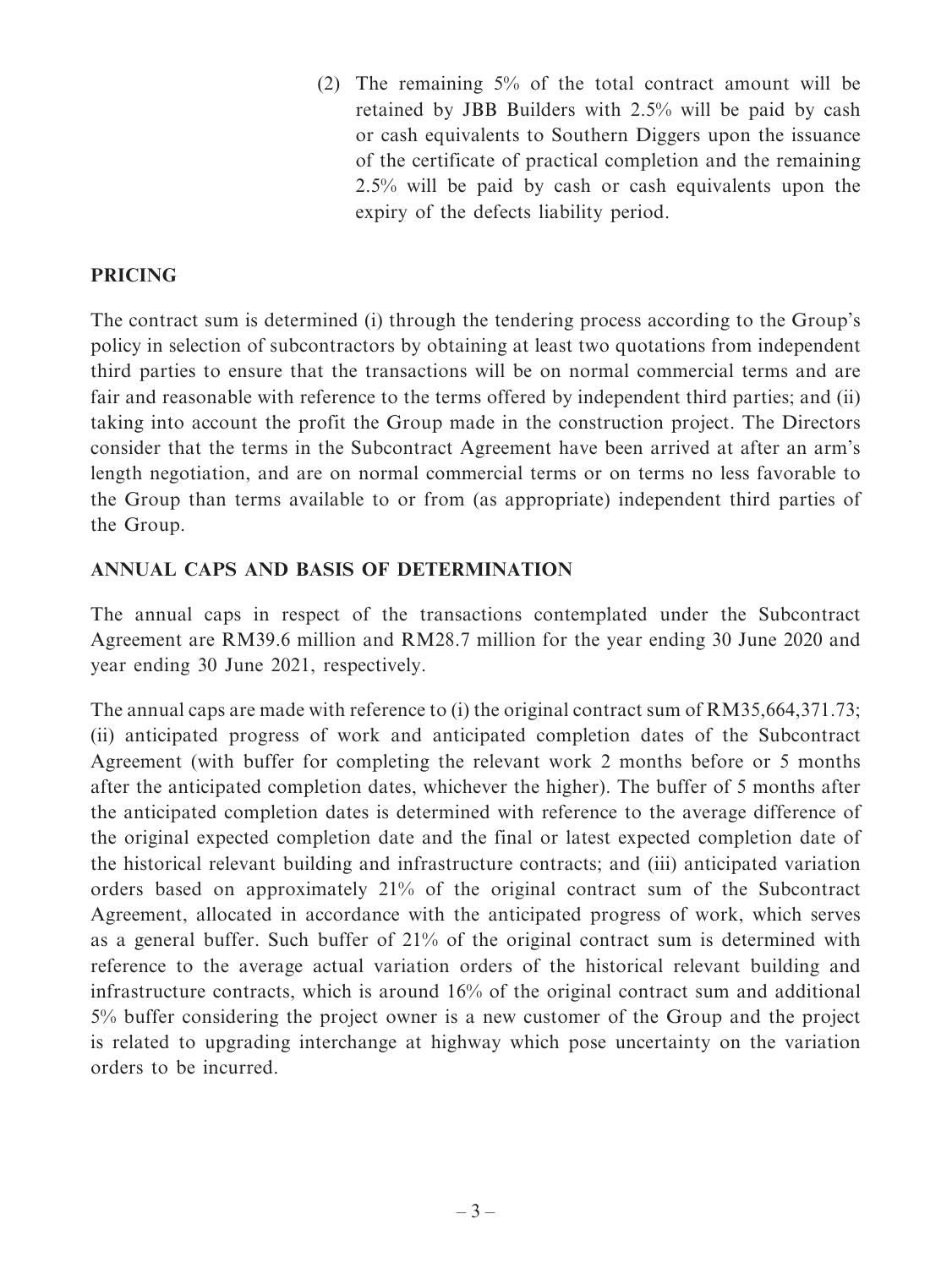## **REASONS FOR AND BENEFITS OF THE CONTINUING CONNECTED TRANSACTIONS**

Southern Diggers has extensive experience in the construction business in Johor and was involved in the provision of numerous large-scale construction projects, including building and infrastructure projects. Southern Diggers has a proven track record period and possess expertise and technical capabilities in handling such construction projects similar to that set out in the Subcontract Agreement. The Directors believe that engaging Southern Diggers to carry out the Construction Work in respect of the Subcontract Agreement will allow the Group to retain more flexibility without directly employ workers and at the same time allows the Group to save the related administration costs and expenses and enable the Group to focus more on project management and ensure effective implementation of the projects. The Board is of the view that Southern Diggers is able to undertake the Construction Work in a timely and reliable way and completed up to the standards desired by JBB Builders.

The Board has approved the Subcontract Agreement and the transactions contemplated thereunder. In addition, the Directors (including the independent non-executive Directors) are of the view that the Subcontract Agreement and the transactions contemplated thereunder have been entered into in the ordinary and usual course of business of the Group, the terms of the Subcontract Agreement and the annual caps in respect thereof are fair and reasonable and on normal commercial terms or better and in the interests of the Company and the Shareholders as a whole.

As none of the Directors have a material interest in the Subcontract Agreement or the transactions contemplated thereunder, no Director had abstained from voting on the relevant resolution proposed at the board meeting of the Company approving the Subcontract Agreement and the transactions contemplated thereunder.

#### **LISTING RULES IMPLICATIONS**

The transactions contemplated under the Subcontract Agreement are Construction Work of revenue nature in the ordinary and usual course of business of the Group. Accordingly, the transactions contemplated under the Subcontract Agreement do not constitute notifiable transactions of the Company pursuant to Chapter 14 of the Listing Rules.

As at the date of this announcement, Mr. Toh Ang Poo is a director and a substantial shareholder (as defined in the Listing Rules) holding 25% issued share capital of Gabungan Jasapadu Sdn. Bhd. (an indirect non-wholly-owned subsidiary of the Company) and accordingly he is a connected person of our Company at the subsidiary level. Meanwhile, Mr. Toh Ang Poo holds 33.3% of the issued share capital of Southern Diggers. Therefore, Southern Diggers is an associate (as defined in the Listing Rules) of Mr. Toh Ang Poo. As such, the transactions contemplated under the Subcontract Agreement will constitute continuing connected transactions of the Company under Chapter 14A of the Listing Rules.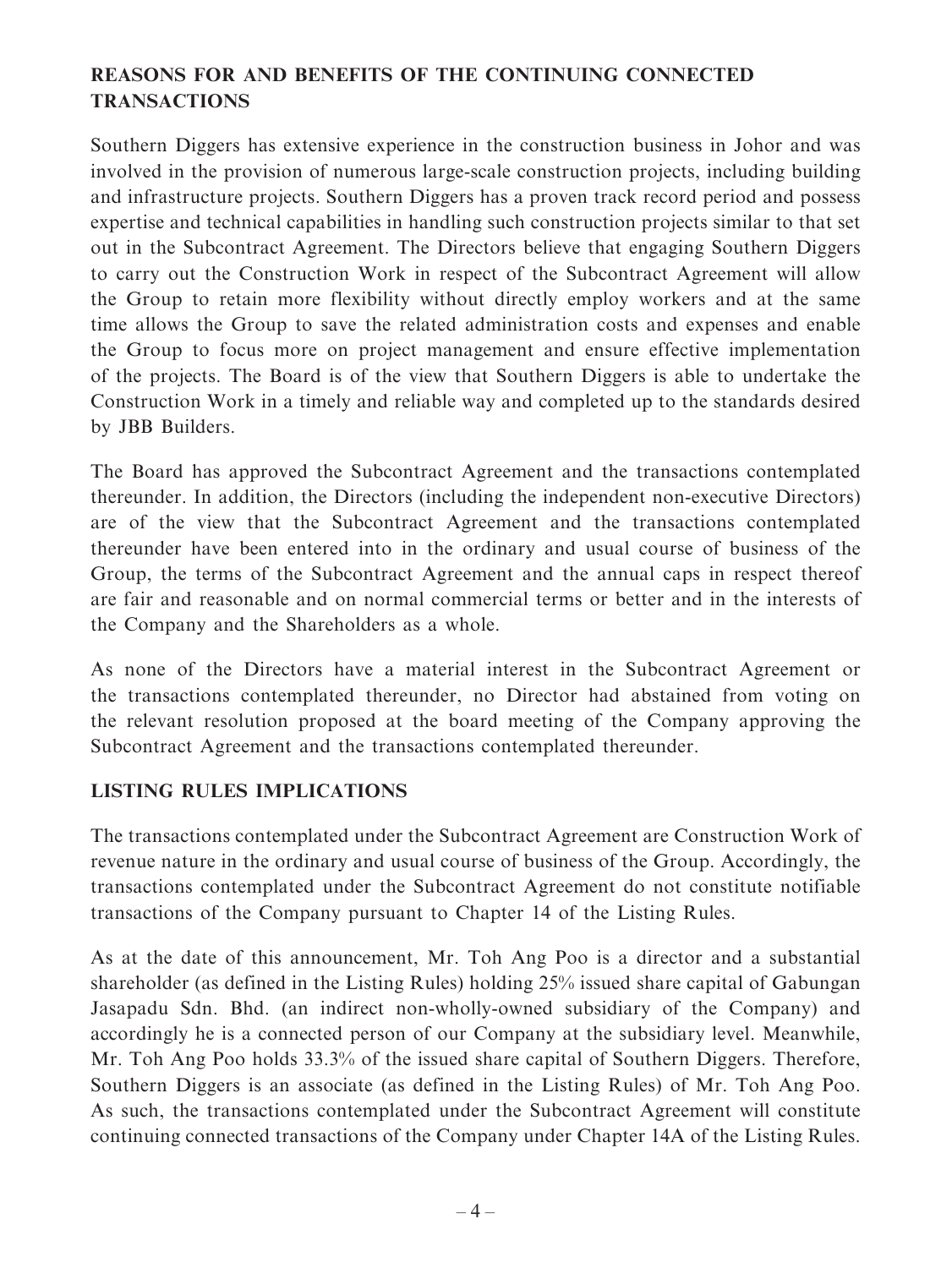As the Board has approved the Subcontract Agreement and the transactions contemplated thereunder and all the independent non-executive Directors have confirmed that the Subcontract Agreement were entered into in the ordinary and usual course of business; and the terms thereof are fair and reasonable and on normal commercial terms or better and in the interests of the Company and the Shareholders as a whole, the transactions contemplated under the Subcontract Agreement are exempted from the circular, independent financial advice and independent Shareholders' approval requirements but are subject to the reporting, annual review and announcement requirements by virtue of Rule 14A.101 of the Listing Rules.

#### **GENERAL**

The Group is principally engaged in business of marine construction, building and infrastructure services.

JBB Builders, a company incorporated in Malaysia with limited liability on 4 May 1996 and an indirect wholly-owned subsidiary of our Company. It mainly engages in the business of marine construction, building and infrastructure services.

Southern Diggers, a company incorporated in Malaysia with limited liability on 26 August 2011 and mainly engages in constructions, trading of sand and earth, transportation of goods and hiring of machinery.

#### **DEFINITIONS**

In this announcement, unless the context otherwise requires, the following expressions shall have the following meanings:

| "associate(s)"        | has the meaning ascribed thereto under the Listing Rules                                                                                                            |
|-----------------------|---------------------------------------------------------------------------------------------------------------------------------------------------------------------|
| "Board"               | the board of Directors                                                                                                                                              |
| "Company"             | JBB Builders International Limited, a company incorporated in<br>the Cayman Islands with limited liability, the Shares of which<br>are listed on the Stock Exchange |
| "connected person(s)" | has the meaning ascribed thereto under the Listing Rules                                                                                                            |
| "Construction Work"   | construction work of upgrading existing Kempas Interchange at<br>North South Highway at Jalan Kempas Lama, Johor, Malaysia                                          |
| "Director(s)"         | the director(s) of the Company                                                                                                                                      |
| "Group"               | the Company and its subsidiaries (as the same is defined in<br>the Companies Ordinance (Chapter 622 of the Laws of Hong<br>Kong)                                    |